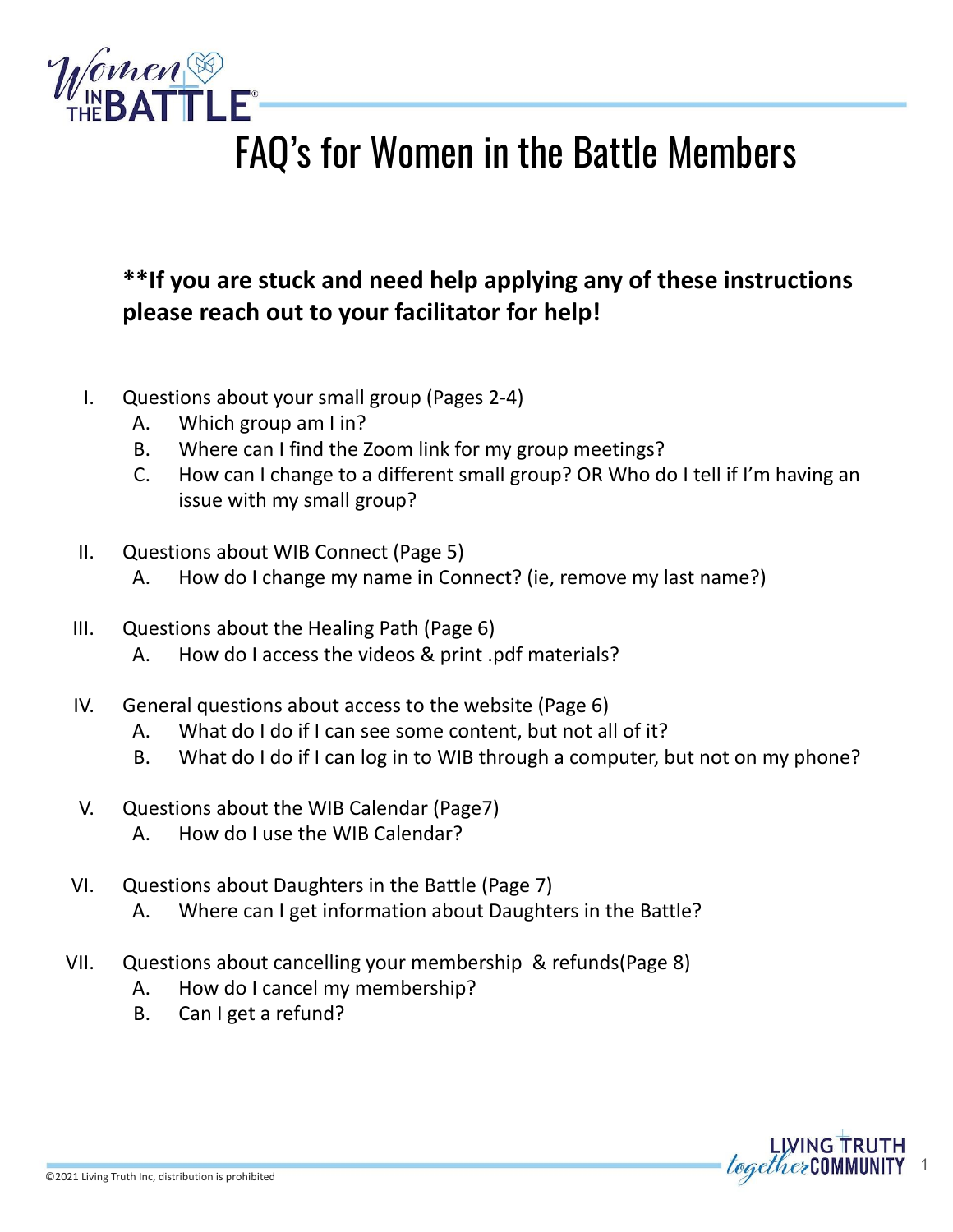

# Questions About Your Small Group

### **A. Which group am I in?**

You can see your group in WIB Connect. Instructions:

- 1. Log onto your membership at wib.living-truth.org
- 2. Select "WIB Connect"



3. On a mobile device scroll all the way down to the bottom and select "My Groups" (On a desktop/laptop, you'll see this menu on the right side of the screen)



4. You'll see your group listed on the next screen. If you don't see a group listed please reach out to Meredith for help at meredithhargis@gmail.com

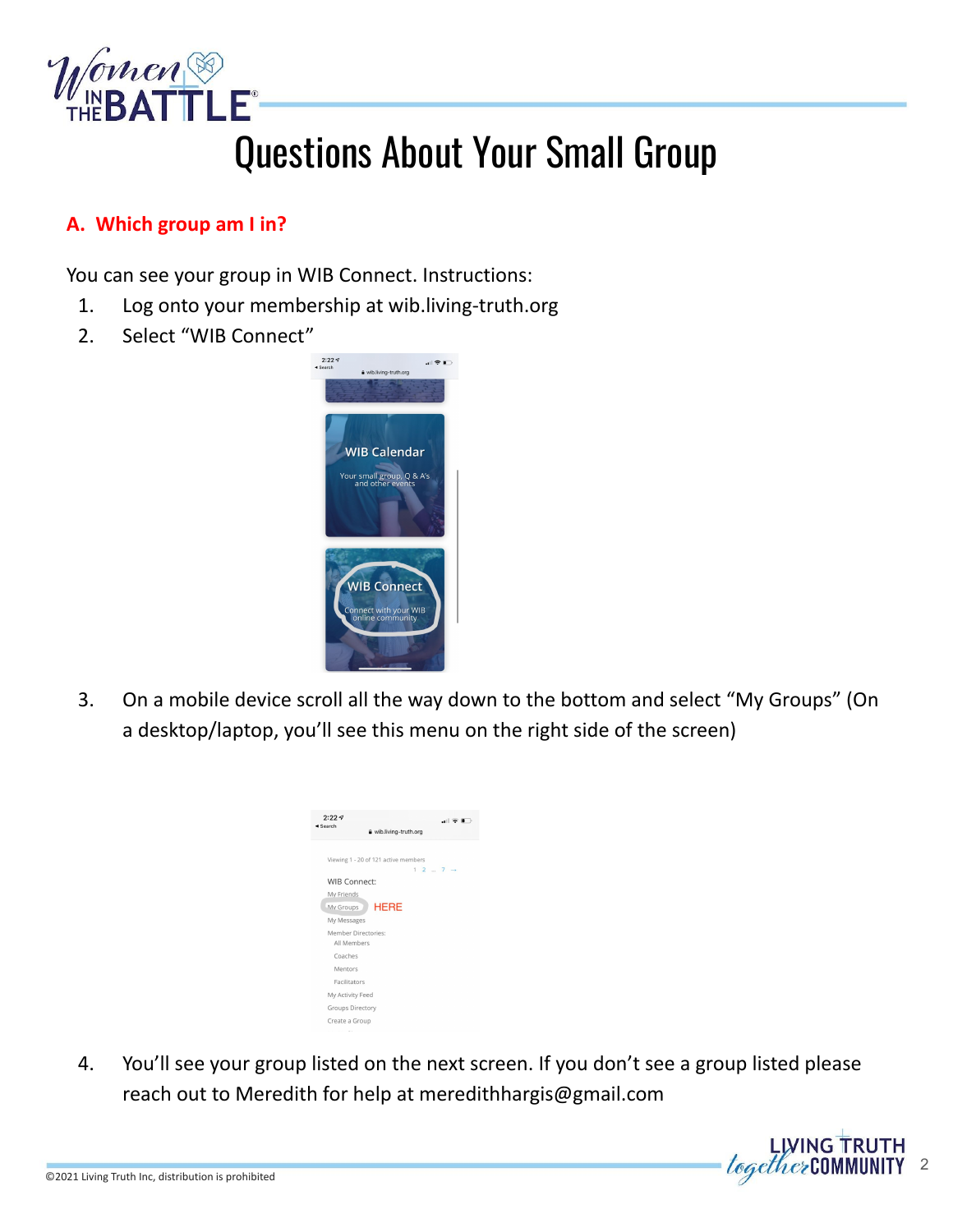

#### **B. Where can I find the Zoom link for my group meetings?**

- 1. Log onto your membership at wib.living-truth.org
- 2. Select "WIB Connect"



3. On a mobile device scroll all the way down to the bottom and select "My Groups" (On a desktop/laptop, you'll see this menu on the right side of the screen)



4. You'll see your group listed on the next screen. Click on your leader's names.

3

LIVING TRUTH<br>*together* COMMUNITY



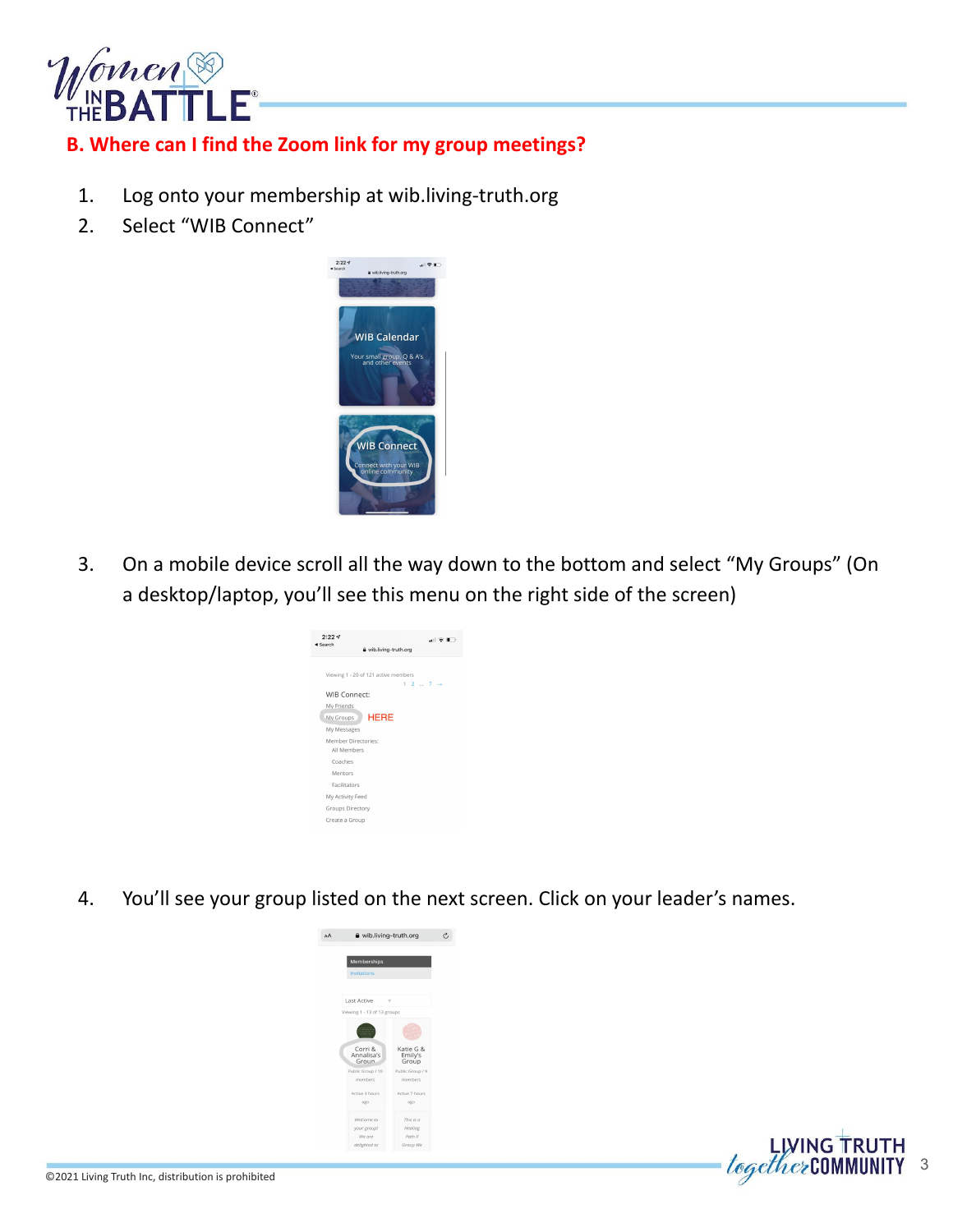

5. Zoom link is listed in the group description. (Zoom links are also found in the WIB calendar.)



#### **C. How can I change to a different small group? OR Who do I tell if I'm having an issue with my small group?**

1. If you would like to change groups either due to a change in your schedule OR due to any issues with your facilitator/small group experience email Meredith, director of Small Group Facilitators & Placement - [meredithhargis@gmail.com](mailto:meredithhargis@gmail.com)

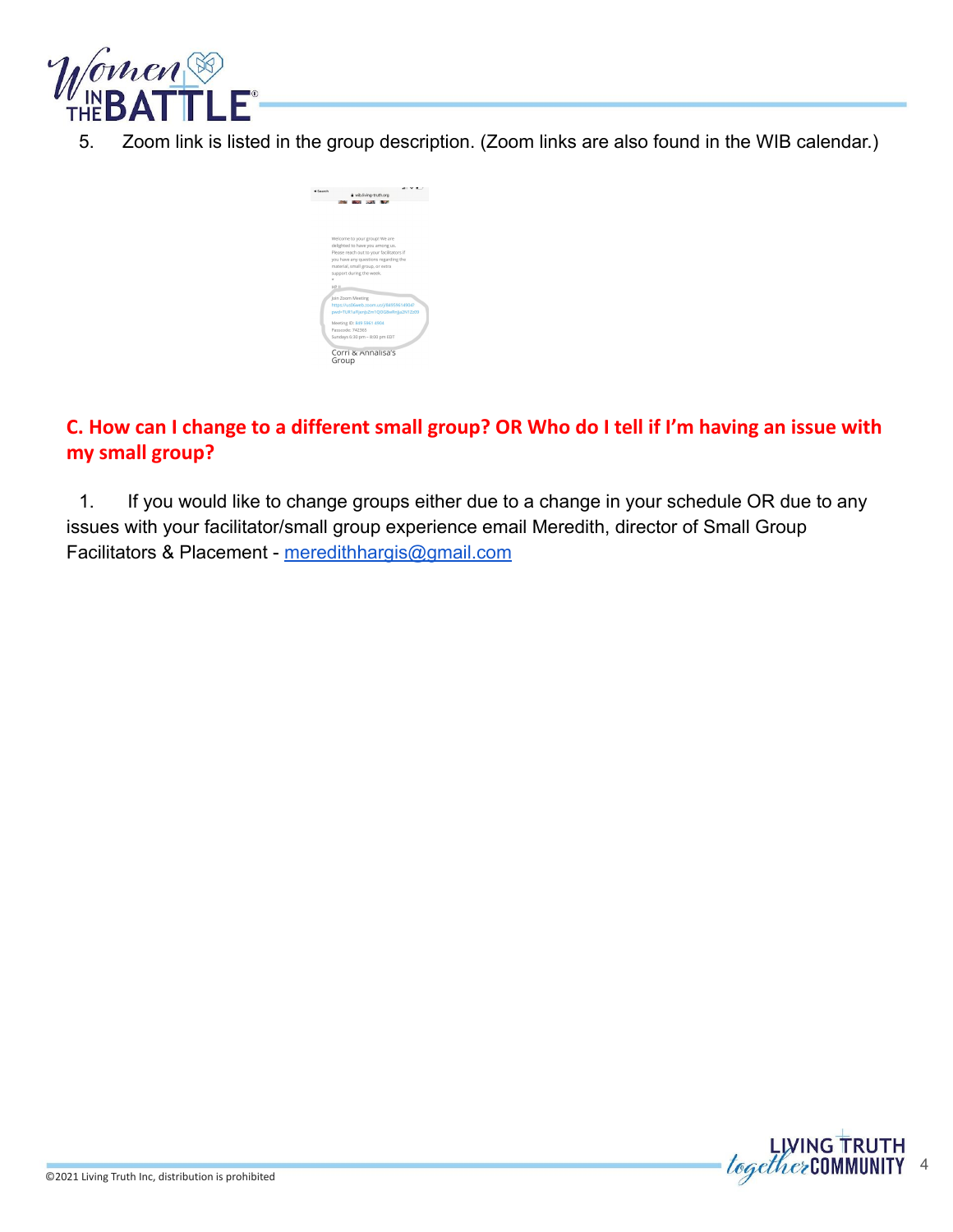

# Questions About WIB Connect

### **A. How do I change my name in Connect? (ie, remove my last name?)**

*PLEASE NOTE Men are NOT on our site. I'm using my husband's image here just for instruction on how to change your name.* 

- 1. Log onto your membership at wib.living-truth.org
- 2. Select "WIB Connect"



3. On a mobile device scroll all the way down to the bottom and select "My Profile" or "Profile Settings" (On a desktop/laptop, you'll see this menu on the right side of the screen) where you can change settings as you desire.



[For more detailed instructions about WIB Connect, Click Here::](https://docs.google.com/presentation/d/1NeuPs2qlhK-TZxb4C34E8J7ufmngHqE3KH3s4ZDOoEg/edit?usp=sharing)

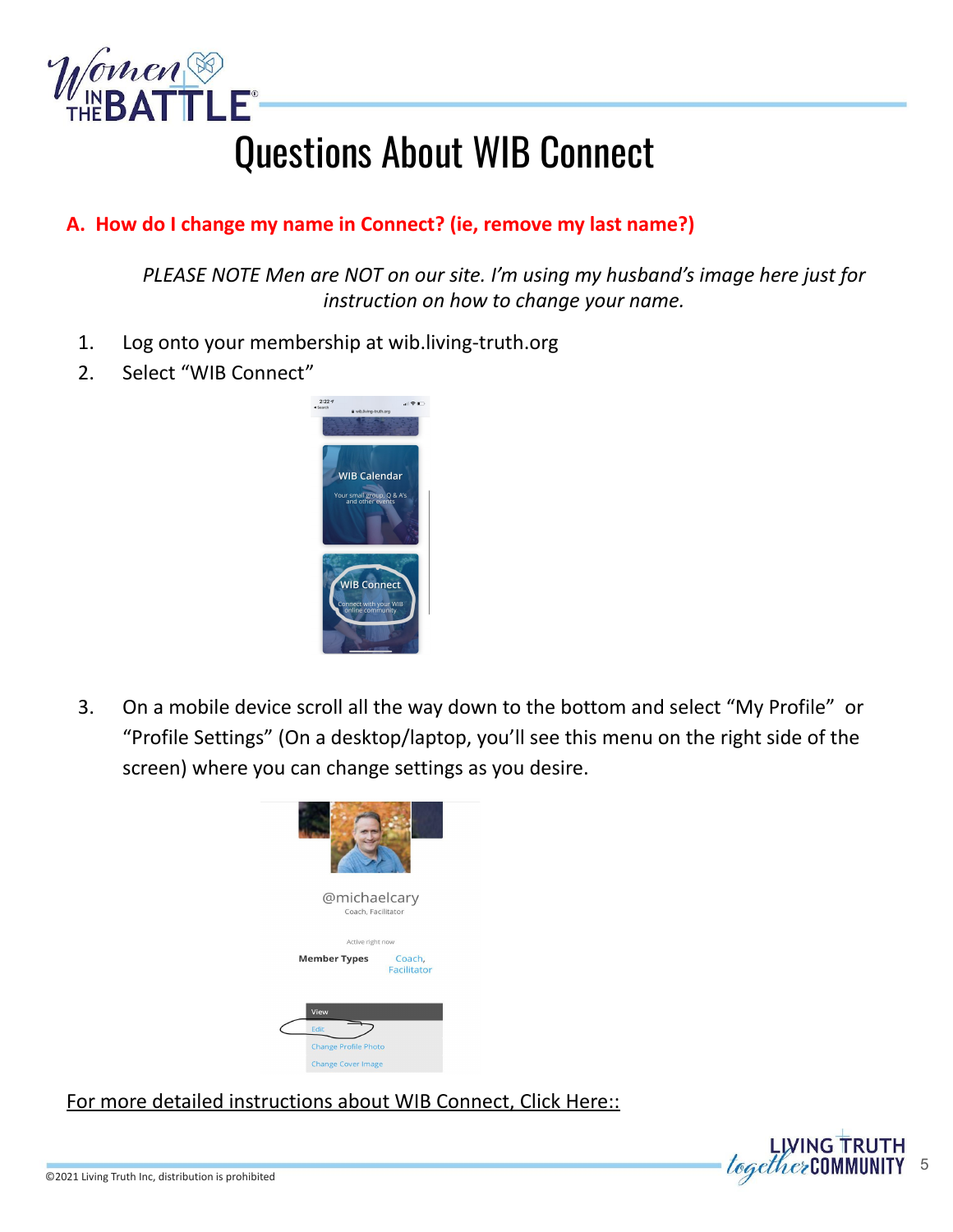

# Questions About the Healing Path

### **A. How do I access the videos & print pdf materials?**

- 1. You'll receive a link to the printable materials as a pdf in an email right after each stage unlocks.
- 2. You can also access the printable content inside the WIB Healing Path [Click HERE for instructions](https://docs.google.com/presentation/d/1_qcA-opEHMd4k0O7sy2Qp6QIaAXn52muCmx51Vd-1ek/edit?usp=sharing)

B. Do I need to watch videos and do worksheets on my own before group meeting? YES this will give you maximum benefit! The weekly discussion topic schedule in in your introduction module. If you have a rough week and cannot review the material before group just come as you are! We would rather have you get the support you need than skip group due to not feeling prepared.

# General Questions About Access to the Website

#### **A. What do I do if I can see some content, but not all of it?**

- 1. You may be trying to access content that has not yet been released. Check the WIB calendar for content release dates.
- 2. You may not be enrolled in the course you're trying to access.
- 3. If you cannot see content that you know has already been released, contact support@living-truth.org
- 4. If you cannot log into the wib.living-truth.org website at all, it could be because your credit card has expired. Email [Michaelc@living-truth.org](mailto:Michaelc@living-truth.org)

### **B. What do I do if I can log in to WIB through a computer, but not on my phone?**

- 1. Go to Settings
- 2. Select Safari (or web browser)
- 3. Clear the History and Website Data
- 4. Restart your phone
- 5. Enable Cookies

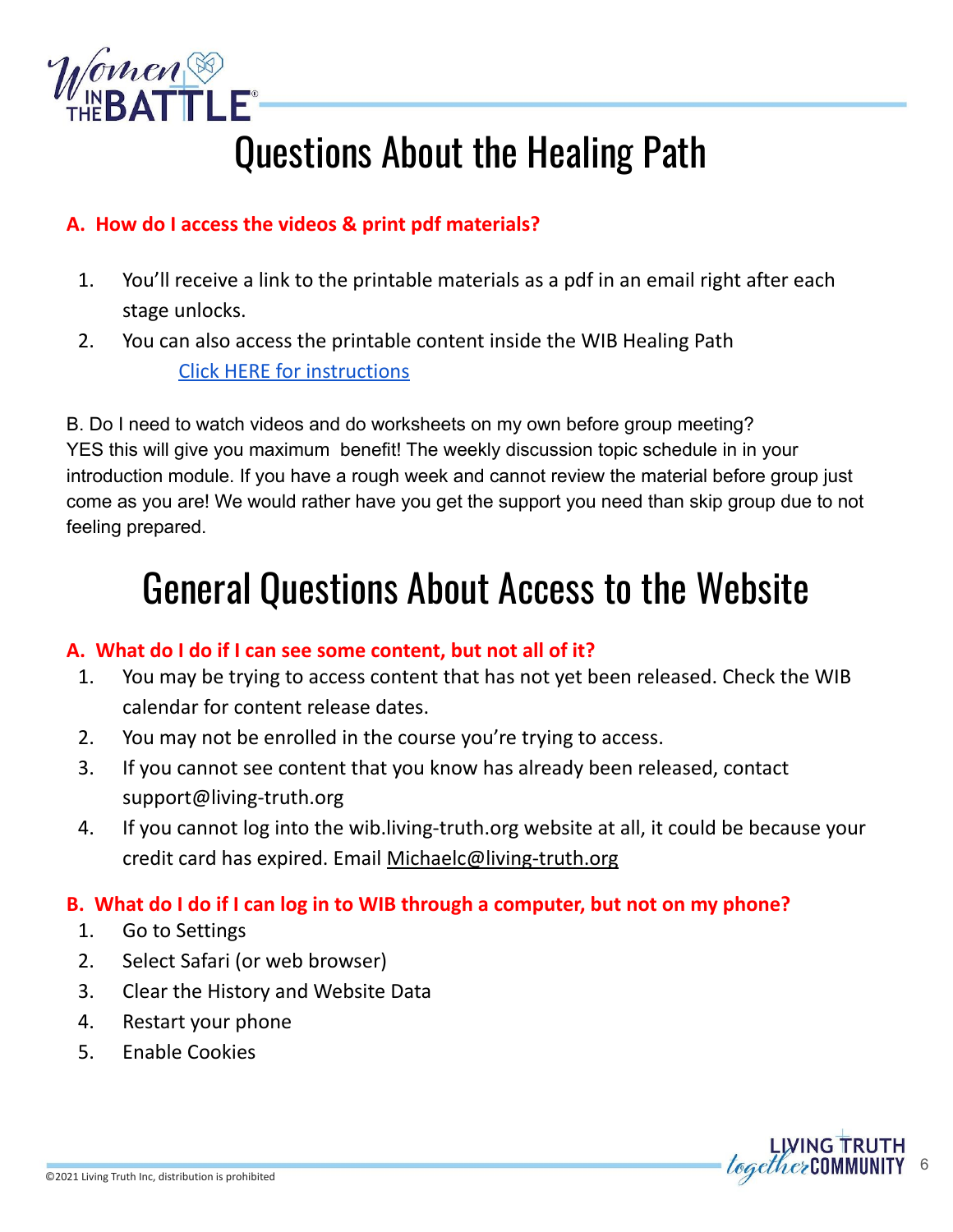

# Questions About the WIB Calendar

**A. How do I use the WIB Calendar?** [Click here for instructions about using the calendar](https://docs.google.com/presentation/d/1zPzrmU-WLIQPIcBr9hNDLcBB_0bxV80e4i0093U2ls4/edit?usp=sharing)

# Questions about Daughters in the Battle:

### **A. Where can I get information about Daughters in the Battle?**

- 1. Click: <https://living-truth.org/contact/>
- 2. Fill in your information and select "Daughters in the Battle Information" in the drop down menu, submit the form.
- 3. You can also directly contact the Daughters in the Battle facilitators: Kirsten: kadair@butler.edu Christine: Christineogburn3@gmail.com